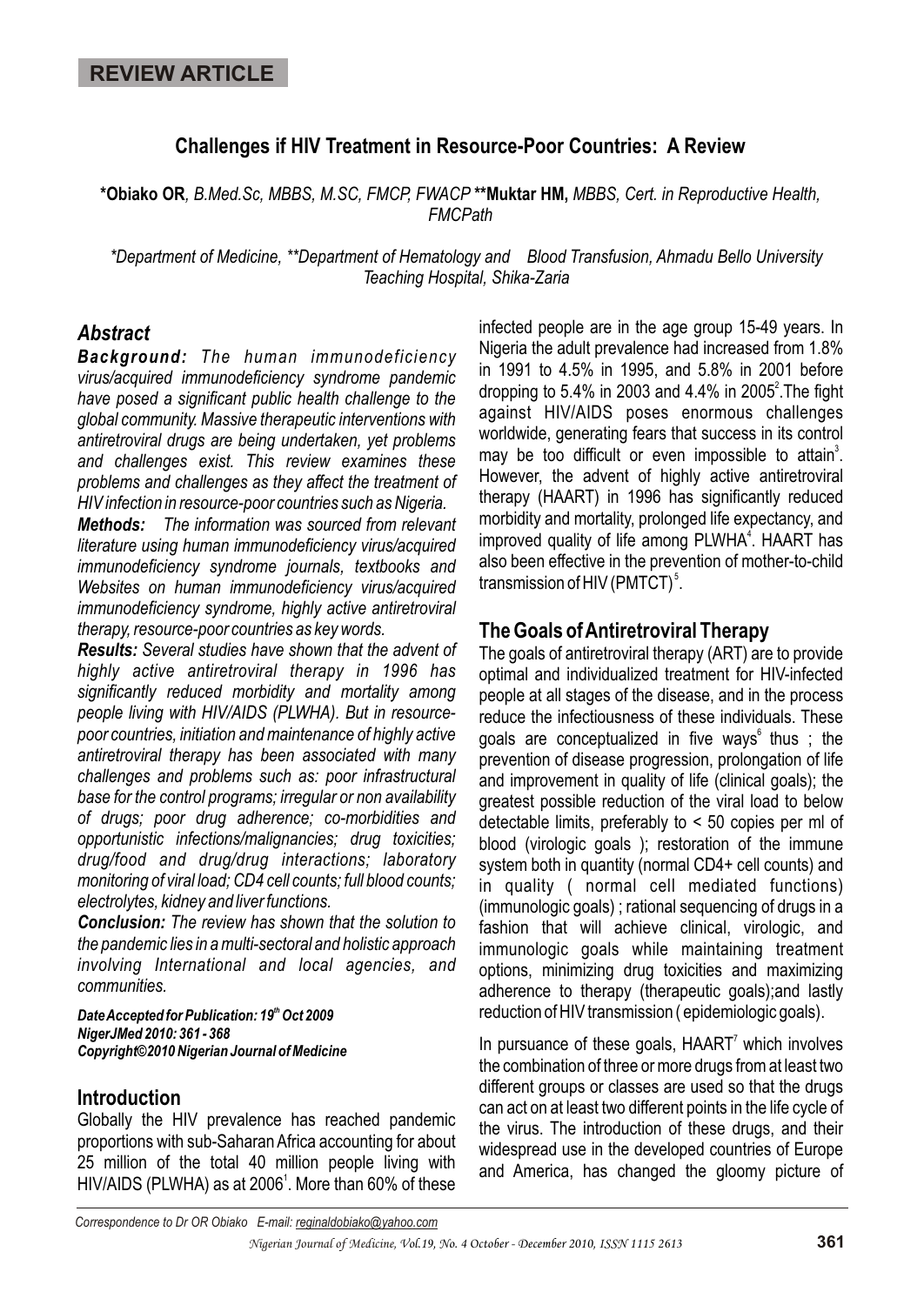HIV/AIDS in these developed economics where the incidence of AIDS decreased from 30.7 to 2.5 per 100 patient years with attendant improvements in the quality of life of the patients<sup>8</sup>. But this is not the picture or situation in Africa. In this continent, especially sub-Saharan Africa, the disease is still on rampage, maiming and killing majority of the workforce and leaving many children as orphans<sup>9</sup>. This situation is consequent upon many factors some of which are discussed below.

## **Some Benefits of HAART.**

HAART has become the standard of care for treatment of HIV infection and has significantly reduced morbidity and mortality among PLWHAas well as prevention of motherto-child transmission of  $HIV^{10}$ . It has also created a major incentive for people to participate in voluntary counseling and testing with the knowledge and belief that uninterrupted HAART prevents progression of HIV infection to AIDS and therefore reducing stigmatization<sup> $\text{1}$ </sup>. Fear, ignorance and confusion about the infection and its treatment are being replaced by optimism and positive living when PLWHA, their spouses, families, support groups and communities observed the reduced morbidity and mortality and improved quality of life associated with  $HAART^{12}$ . The massive scaling up of the Nigerian national ARV programs with support from the 3 by 5 Initiative of the World Health Organisation (WHO)<sup>13</sup>; the Global Fund to Fight AIDS, Tuberculosis, and Malaria<sup>14</sup>; the World Bank<sup>15</sup>; and the United States President's Emergency Plan for AIDS Relief (PEPFAR)<sup>16</sup> has ensured the availability of ARVs as well as the provision of ancillary laboratory services both for diagnostic and monitoring purposes at little or no cost to the patients.

# **Clinical Eligibility Criteria for Initiation of HAART in Resource Limited Settings**

Until 2005, only 5% of the over six million people who required ART in resource limited countries could have access to the antiretroviral (ARVs)<sup> $17$ </sup>. Between 2003 and 2005, these numbers increased three-fold, mainly from the massive scaling up of programs supported by the 3 by 5 Initiative of the World Health Organisation (WHO); the Global Fund to Fight AIDS, Tuberculosis, and Malaria; the World Bank; and the United States President's Emergency Plan for AIDS Relief (PEPFAR). In Nigeria with a seroprevalence of 4.4% in 2005 and about 800,000 people in urgent need of ART, fewer than 250,000 adults and children were yet to access these drugs by 2006<sup>18</sup>.

In developing countries, clinical eligibility criteria for ART have varied based on several factors. These factors include patients' educational and socio-cultural background, lifestyle and readiness to take ART regularly for life, WHO clinical staging, baseline CD4+ cell count, total lymphocyte count (in the absence of CD4+ cell count) and hemoglobin concentrations, comorbidities (viral hepatitis, tuberculosis etc.), childbearing potential and HIV RNA levels (viral load)  $19$ .

The WHO 2002 guidelines for initiation of HAART in resource -poor countries have been modified to  $include^{\text{20}}$ :

Patients with CD4+T lymphocyte counts equal to or less than 200 cells/mm<sup>3</sup> irrespective of WHO clinical staging;

Patients with WHO stage 4 disease (AIDS defining illness), irrespective of CD4+T lymphocyte count or total lymphocyte count;

Patients with WHO clinical stage 3 disease (symptomatic HIV) with CD4+ T lymphocyte counts of less than 350 cells/mm<sup>3</sup>

Patients with WHO clinical stage 1 or 2 disease with CD4+ lymphocyte counts of less than 200 cells/mm $^{\rm 3}$ 

Patients with WHO clinical stage 2 or 3 disease with total lymphocyte counts of  $= 1,200/\text{mm}^3$  and hemoglobin of  $= 10$  g/dl (when CD4 count is unavailable).

In these countries, assessment of HIV viral load is not considered essential for determining the need for therapy. However, especially in developed economics, ART can be initiated at viral load above 30,000 copies/ml or > 55,000 copies/ ml by branched DNA or RT-PCR respectively, irrespective of CD4+ lymphocyte counts $^{21}$ .

### **Choice of Antiretroviral Regimens in Resource -Limited Settings**

In January 2002, the Nigerian Government launched a National ARV program under the WHO 2002 guidelines for initiation of HAART in resource poor countries. The guidelines recommended a protease inhibitor-sparing ART consisting of two nucleoside reverse transcriptase inhibitors (NRTIs) plus one nonnucleoside reverse transcriptase inhibitors (NNRTI) as first line regimen. In Nigeria today, most of the government and non-governmental assisted ARV drug programs are based on the preferred first-line regimen-: Two NRTIs (zidovudine or stavudine + lamivudine) + one NNRTI (nevirapine or efavirenz)<sup>22</sup>. The availability of cheaper generic ARV drugs, in contrast to the costly branded ones, have enabled many developing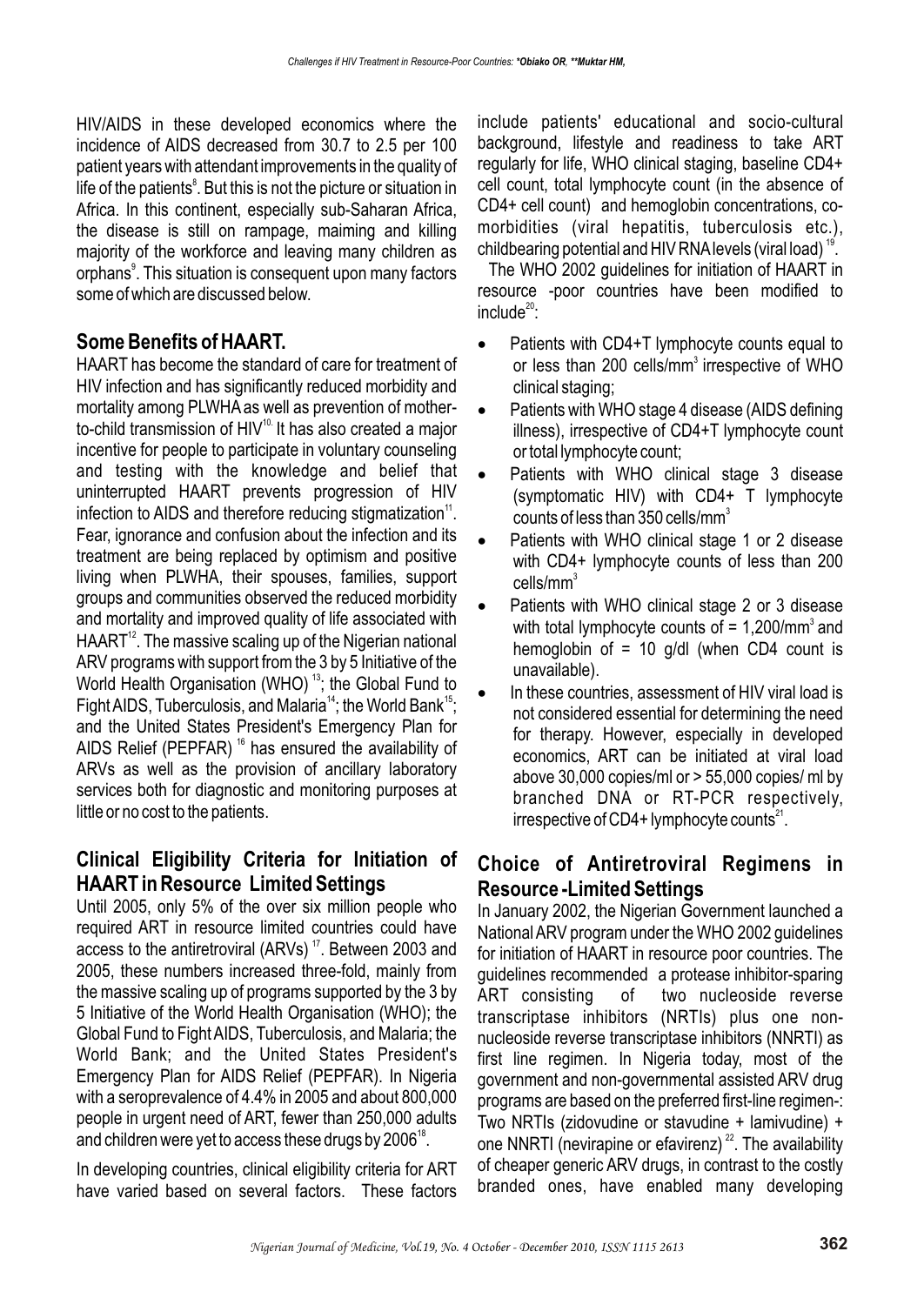countries to initiate national ARV program and to add alternative first- line regimens, based on:

- (i) Two NRTIs e.g., abacavir (ABC) + lamivudine (3TC) or emtricitabine (FTC); plus one NNRTI e.g., nevirapine (NVP) or efavirenz (EFV) $^{23}$  or
- (ii) One nucleotide reverse transcriptase inhibitor (NtRTI) e.g., tenofovir disoproxil fumarate (TDF); plus one NRTI (3TC or FTC), plus one NNRTI (NVP or  $EFV$ )<sup>24, 25</sup>.

These ARVs are a new set of drugs with various degrees of potencies and toxic or side effects and their extensive use are expected to present new clinical problems for the patients and health care providers $^{26, 27}$ . Therefore, these regimens were chosen as first-line for developing countries because of their potency and durability. Other considerations were: their low pill burden; minimal food requirements and refrigeration storage needs; coformulations with high mutational thresholds; once or twice daily oral dosing; good tolerability; high resistance profile; good pharmacokinetic profile; minimal toxicity and  $cost^{28}$ .

Based on a review of data from a number of studies<sup>29</sup>, the globally preferred initial HAART combinations for adults are: EFV in combination with 3TC and either ZDV or d4T, or TDF; or Ritonavir boosted Lopinavir (LPV/r) in combination with 3TC and either ZDV or d4T. Recently, however, clinicians have been advised to avoid d4T as a first-line therapy or alternatively give the lower dose of 30mg irrespective of patients' weight, because of its long $term$  cumulative toxic effects $^{30}$ .

### **Challenges of ART maintenance in Resource-Limited Settings**

HIV specialists have estimated that 10 to 60 years of sustained and uninterrupted ART using current protocols might lead to eradication of the virus in an individual  $31$ , but many workers think that this may be a mirage, because even in developed economies where there are now many effective HAART regimens for the treatment of HIV infection, there are many problems associated with the ARVs and the current ART protocols<sup>32</sup>. First, current ARVs do not cure HIV infection and therefore the drugs must be taken for life $33$ . Second, the current ART has many risks and limitations. The complexity of the treatment regimen makes it difficult for the uneducated to comprehend  $34$ . In sub-Saharan Africa and other developing countries, socio-cultural beliefs and practices some of which inadvertently encourage the transmission and spread of  $HIV<sup>35</sup>$ , low literacy level<sup>36</sup>, unawareness, outright rejection /or poor understanding of the pandemic<sup>37</sup>, poverty<sup>38</sup>,

diseases, none or poor adherence to antiretroviral therapy<sup>39</sup>, all of these contribute to poor treatment outcomes or failures. The cost of the drugs, nonavailability or irregular supply of potent antiretroviral drugs and poor storage facilities pose major financial challenges<sup>40</sup>. The lack of an adequate health infrastructure, insufficient human resources and official apathy create serious obstacles to laboratory monitoring of diseases and providing ART in an effective, durable, and sustainable manner $41, 42$ .

Early and delayed adverse effects such as gastrointestinal disturbances, metabolic disorders, mitochondrial toxicities, peripheral neuropathies, and numerous organ-specific adverse reactions are continued concerns. The scope of these adverse effects is quite wide and broad and our understanding of their pathogenesis and clinical presentations continue to evolve<sup>43</sup>. Unfavorable interactions have been shown to occur among the antiretroviral drugs and between them and other drugs given for treatment of opportunistic infections, complications of the disease and other co-morbidities<sup>44</sup>. Drug resistances of various forms (mono-, dual-, triple, multi-and cross-) occur for various reasons, foremost being poor adherence to therapy $45, 46$ .

For these reasons, it is widely accepted that current treatment approach is incapable of eradicating HIV completely from the blood, even when the plasma viral load is undetectable with current technological means. This is said to be partly due to the persistence of latently infected resting or memory CD4+ cell populations in lymph nodes, skin and glia tissues which rapidly repopulates the plasma at the slightest opportunity with consequent rebound viremia<sup>47</sup>. It is also thought that prolonged suppression of the viral load by antiretroviral therapy impairs the development of HIV specific immune responses because of persistent sub-optimal antigenic stimulation leading to rapid rebound of plasma viremia when treatment is interrupted $48$ . This phenomenon has been confirmed by a study which demonstrated viral replication in the semen of 23% of patients on  $HAART^{49}$ .

## **Other Challenges and Problems**

### **Drug toxicities**

Toxicities or side effects caused by ART can be classified into three broad categories $<sup>50</sup>$ .</sup>

First category are mild and transient symptoms such as headaches, gastric upset ,nausea, fatigue, mild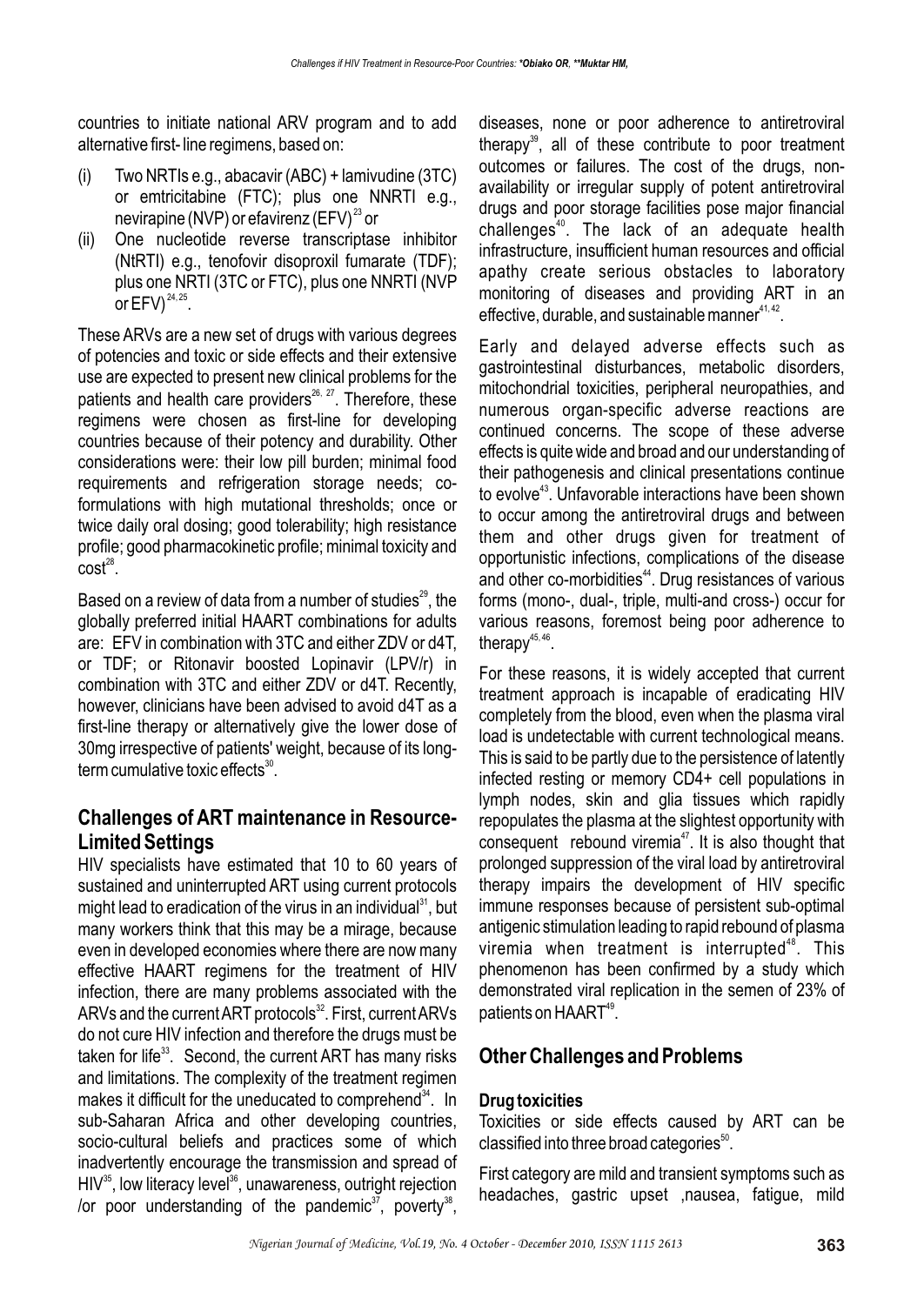rash(without constitutional symptoms) and the central nervous system (CNS) disturbances seen with EFV. These often require patient assurance that symptoms are common and will decrease over time. ART interruption is seldom indicated in this condition. Second category symptoms are more severe and often respond to some medical intervention. ART interruption is usually not indicated and often symptomatic treatment will suffice. These symptoms include more severe headaches, severe gastric upset with nausea and vomiting, and peripheral neuropathy, not incapacitating or interfering with daily activities of living. In the third category, symptoms are so severe that ART must be stopped and replaced by alternative drugs. These symptoms include anemia (hemoglobin <7.5 gm/dl or a rapidly falling hemoglobin that drops by 2 gm/dl from baseline) as can occur with the use of ZDV; nausea with severe discomfort and minimal intake of drugs for 3 or more days, vomiting severe enough to lead to dehydration or inability to ingest food and drugs for 24 hours, severe headache not responsive to non-narcotic analgesics, fatigue reducing activity by more than 50%, hypersensitivity reactions and grade 3 hepatotoxicity or a 5- fold increase in level of transaminases above the upper limit. ABC and NVP hypersensitivity reactions belong to this category.

ABC hypersensitivity which occurs in 3-8% of patients can be fatal if patient is re-challenged with the drug<sup>51</sup>. The symptoms include shortness of breath, cough, fever, aches, fatigue, lethargy, body swelling, abdominal/stomach pain, diarrhea, nausea, malaise, muscle or joint aches, numbness, sore throat and rash  $52$ .

Severe NVP hypersensitivity reactions occurs in the form of Stevens-Johnson Syndrome with severe erythema multiforme,urticaria,desquamation of skin, skin blistering and sloughing, exfoliative dermatitis ,anaphylaxis, mucous membranes involvement, angioedema ,and cracked/fissured lips. Systemic signs include body aches, arthralgia, myalgias, fevers, lymphadenopathy and significantly elevated hepatic transaminases, or frank fulminant hepatitis. These reactions can occur in up to 20% of patients and usually in the first 6-8 weeks of therapy, especially if initiated in women and men with CD4 count >250 cell/mm<sup>3</sup> and >400 cells/mm<sup>3</sup> respectively $27.53$ .

Therefore, NVP should be avoided in these patients, and in the absence of facilities for CD4 cell count, should be initiated at a lower dose of 200mg per day for the first 2 weeks, so that if there is no hypersensitivity reaction, the dose is increased to 200mg twice daily. Once this condition occurs, all ART are stopped and patient is treated with intravenous fluids, high dose prednisolone and antihistamines. On recovery, ARV drugs are reintroduced but without NVP which must never be reintroduced.

Anti-retroviral Toxic Neuropathy (ATN) also called ARVassociated distal symmetrical polyneuropathy (DSP) is caused by the dideoxynucleoside NRTIs such as  $d4T<sup>54</sup>$ , didanosine (ddl)<sup>55</sup>, zalcitabine (ddc)<sup>56</sup> and occasionally  $3TC^{26}$ . The frequency is 5-24% and is dose related. occurring more in patients with advanced HIV infection  $(CD4<sup>+</sup>$  count less than 200 cells/mn<sup>3</sup>), or who have previously experienced peripheral neuropathy either clinically or sub-clinically before initiation of antiretroviral therapy . The clinical features are indistinguishable from those of HIV-associated DSP, but the onset of symptoms may provide useful information about the aetiology. This is because AIDSrelated DSP may take months to years to develop while ATN tends to evolve more rapidly within a week to six months of therapy and usually resolves if the drug is withdrawn, although recovery may be generally slow. Occasionally, symptom intensification lasting four to eight weeks may occur before eventual improvement. Combination therapy with stavudine and didanosine or zalcitabine when given at lower dosages to patients with baseline CD4+ > 400 cells/mm $^3$  or with no prior history of ARV therapy appears not to increase the risk of  $ATN<sup>57</sup>$ Management of ATN requires dose reduction or substitution to a less neurotoxic drug without sacrificing virologic control. In cases in which alternative nonneurotoxic ARV agents are not available due to resistance or toxicity, and substitution is not possible without jeopardizing virologic control, symptomatic analgesic treatment while continuing ARV may be appropriate.

### **Drug-drug Interactions**

The pharmacotherapy of HIV infection remains a challenging, long-term undertaking. The use of drugs that may have specific food and pH requirement, for optimal absorption, and that may be substrates, inhibitors and inducers of drug metabolism, yields an environment that is among the most complex in contemporary therapeutics<sup>58</sup>. Available ARV options for HIV-infected person who is receiving tuberculosis therapy with a Rifampicin- based regimen are problematic and limited<sup>59</sup>. Concomitant use of rifampicin with the protease inhibitors (PIs) is contra-indicated because significant reductions in PI concentrations occur as a result of rifampicin CYP450 enzyme induction in the liver $<sup>60</sup>$ . To date, attempts to overcome</sup> rifampicin enzyme induction with increased doses of PIs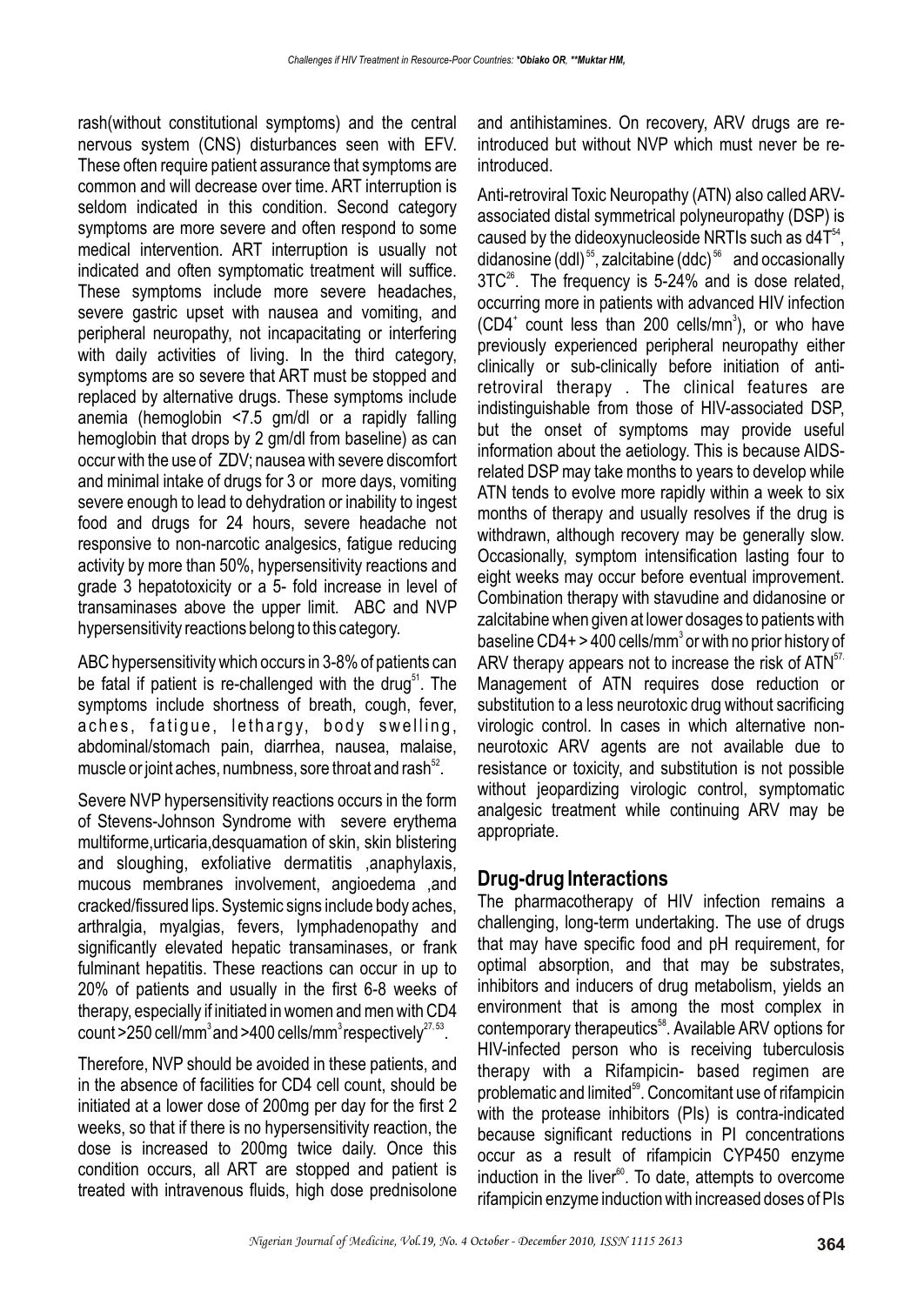and/ or ritonavir have not been successful in the case of atazanavir/ritonavir (ATV/R) or have been associated with high rates of hepatotoxicity, as seen with Saquinavir/ritonavir (SQV/r) and  $LPV/r^{61.62}$ . Therefore either an NRTI-only regimen or an EFV- based regimen is considered the best ARV option in this setting<sup>59</sup>. Another option is the use of rifabutin with NNRTIs and PIs in patients co-infected with HIV and tuberculosis. Rifabutin is metabolized by hepatic CYP3A enzyme which is induced by EFV but inhibited by delavirdine (DLV) and PIs. As a result, rifabutin's dose has to be reduced if it is used with delavirdine or PIs and increased if it is used with EFV. Rifabutin is not commonly used because of this  $pharmacokinetic complexities<sup>63</sup>.$ 

The PIs have some other limitations associated with their use. To be more effective, most PIs will need to be combined with ritonavir (also a PI) for pharmacokinetic enhancement<sup> $64$ </sup>. This increases the pill burden, cost and side effects. Some of these drugs also require refrigeration storage. These requirements are impediments to effective ART in developing countries with little or no electricity supply and/or refrigeration storage  $facilities<sup>65</sup>$ .

#### **Antiretroviral treatment failure**

The WHO defined antiretroviral treatment failure in terms of virologic failure, immunologic failure and clinical failure. Virologic failure is defined as failure of viral load (VL) to decrease by 1.5 to 0.7  $log_{10}$  c/mL within 4 weeks, or to reduce <10000 c/mL after 16 to 24 weeks or < 50 c/mL by 4 months of continuous ART<sup>66</sup>. Immunologic failure (or CD4 cell count failure) is a confirmed 50% fall of CD4+ cell count or a 5 % fall in CD4+ percentage, from on-therapy absolute CD4+ cell peak level or fall to baseline CD4+ cell count ,or failure of CD4+ cell count to rise above 100/mm<sup>3</sup> without an identifiable medical cause to explain the low CD4 cell level . It has also been arbitrarily defined as failure of the CD4 count to increase 25-50/mm<sup>3</sup> in the first year of HAART<sup>67</sup>. Clinical failure is defined as occurrence or re-occurrence of an AIDS-defining opportunistic infection or malignancy in the presence of more than 6 months of regular antiretroviral therapy<sup>68</sup>. VL, CD4 cell level and clinical stage of HIV are interrelated in many ways. Late stage (stage IV) HIV disease characterized by VL > 10,000 c/mL and CD4 count < 200 cells/mm<sup>3</sup> is associated with the development of opportunistic infections, tumours, wasting and neurologic complications. Long-term studies show that virologic failure will eventually lead to immunologic and clinical failures, because sustained levels of viremia > 10,000

copies/mL is associated with clinical progression and rapid CD4+ cell decline $^{69, 70}$ .

Many factors are responsible for ARV treatment failures in resource poor countries. First many patients present late at the AIDS stage of the disease with multiple comorbidities (tuberculosis, anemia, malaria, malnutrition, hepatitis etc.) requiring ingestion of many drugs. The attendant high pill burden and possible costs, frequent dosing schedule, drug interactions and toxicities may cause treatment interruptions and affect adherence<sup>39</sup>. Second, many patients travel long distances to be able to access HIV care and support, including ART. Financial constraints, unavailability of good and quick means of transportation, inconvenient clinic appointments and long queues at consulting/pharmacy rooms contribute to irregular clinic attendance and consequent drug pick-up failures $71, 72$ . Third, initiation of ART, without adequate counseling and education about the disease and its treatment, including opportunistic infection prophylaxis and treatment, is associated with poor adherence and treatment failure. Failure to correct false cultural beliefs about the disease or to reduce its associated stigmatization, poor family and social support systems, emotional instability and high risk lifestyles are additional factors $73, 74$ .

### **THE WAY FORWARD**

Although many developing countries have adopted various programs to tackle the HIV/AIDS crisis, these programs are yet to achieve stated objectives because they are tailored toward the approaches dictated by the WHO and UNAIDS and not to the peculiarities of each country<sup> $75$ </sup>. Lack of strong political will and response to the HIV pandemic plagues these countries, many of which lack policies that ensure women's equal access to critical prevention and care services or legal measures to prohibit discrimination against PLWHA. Less than 50% of these countries have adopted comprehensive workplace policies addressing HIV/AIDS. Only 40% have a national AIDS monitoring and evaluation plan, yet less than 25% have a national AIDS monitoring and evaluation budget<sup>76</sup>.

The solution to the pandemic lies in a multi-sectoral/ holistic approach with interconnectivity and partnerships between the International Agencies [the World Bank, WHO, Joint United Nations Program on HIV/AIDS (UNAIDS), United Nations Population Fund (UNFPA), etc], National Agencies [National Action Committee on AIDS (NACA), National AIDS and STD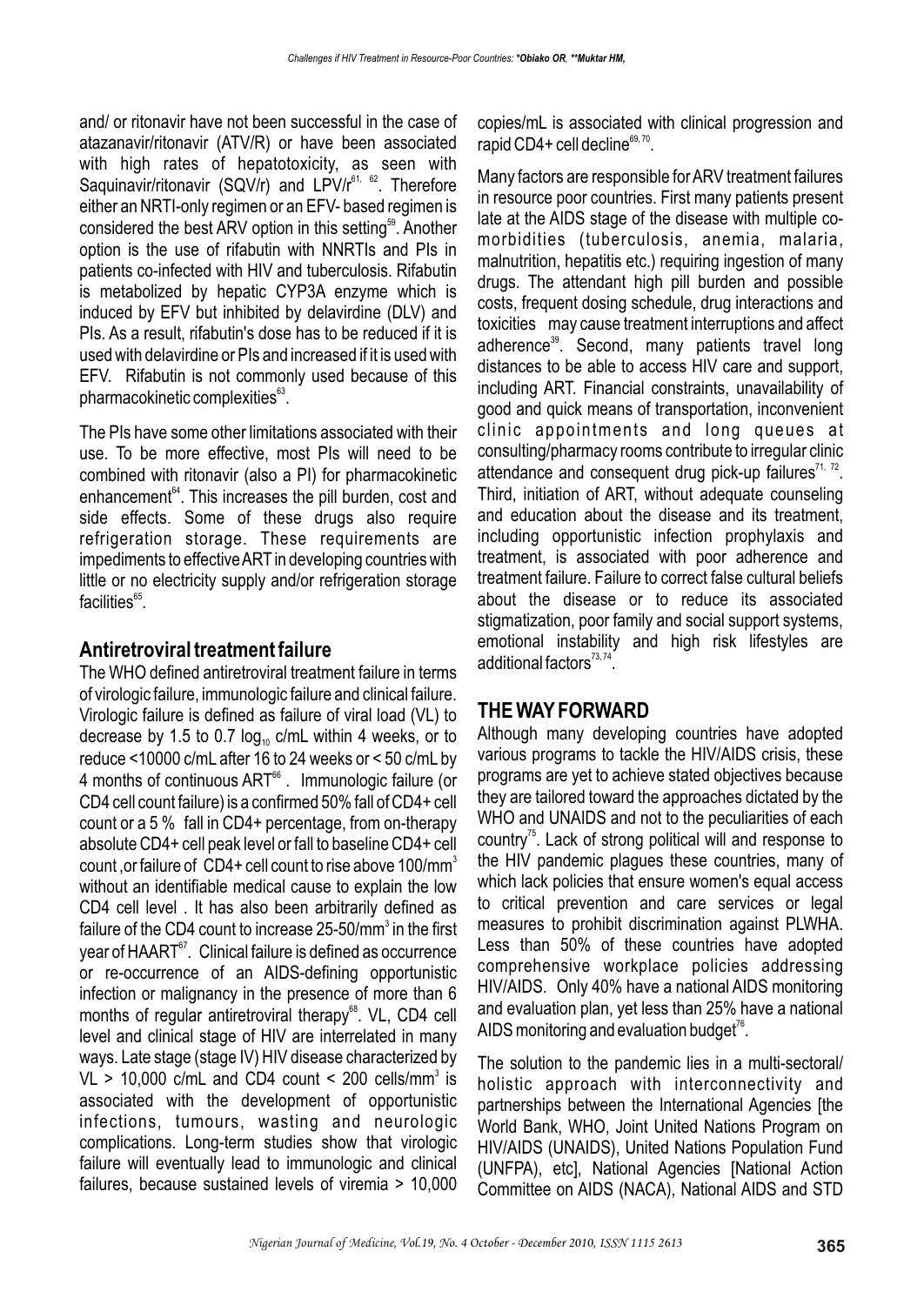Control Program (NASCP), etc], Civil Society Organizations [Society for Women and AIDS in Africa, Nigeria (SWAAN), Network of people with HIV/AIDS (NEPWHAN),etc], local communities, the private sector and individual support groups. These partnerships are expected to lead to a marked increase in international resources available for the AIDS response as well as the strengthening and broadening of national and local response to the HIV/AIDS program with attendant progress in strategies, policies, legislation, action, faithbased leadership, and civil society and community mobilization.

The components of the health sector response should compose of the following:

(i) Informed policy and strategic development. This involves establishing or/and strengthening epidemiologic and behavioral surveillance for HIV and other sexually transmitted infections (STIs); elaborating plans to generate resources; strengthening accountability and monitoring systems for both human and financial resources; countering the stigmatization and discrimination of PLWHAs; reviewing policies, laws, and regulations pertaining to the HIV/AIDS programs such as legal reform advocacy and legal aid for PLWHAs;

#### **Reference:**

- 1. UNAIDS/WHO. AIDS Epidemic Update: December 2007. Geneva: UNAIDS, 2007.
- 2. Federal Ministry of Health. HIV/Syphilis Sero-prevalence in Antenatal Patients.

Abuja: Federal Ministry of Health, 2006.

3. Barnett T, Whiteside A. AIDS in the Twenty-First Century: Disease and Globalization.

New York: Palgrave Macmillan, 2002: 3-23.

- 4. Palella FJ, Delaney KM, Moorman AC, et al. Declining morbidity and mortality among patients with advanced human immunodeficiency virus infection.HIV outpatient study investigators.
	- N Engl J Med, 1999; 338: 853-860.
- 5. Ioannidis JP, Abrams EJ, Ammann A, et al. Perinatal transmission of human immunodeficiency virus type 1 by pregnant women with RNA virus levels < 1000 copies/ml. J Infect Dis, 2001; 83: 539-545.
- 6. Antiretroviral therapy. In: 2007 Medical Management of HIV infection, p61. John Bartlett and Joel Gallant (Eds) John Hopkins Medicine Health Publishing Business Group. Baltimore, Maryland, USA.
- 7. Hammer SM, Squires KE, Hughes MD, et al. A controlled trial of two nucleoside analogues plus indinavir in persons with HIV infection and CD4+ cell counts of 200mm<sup>3</sup> or less. ACTG 320 Study Team. N Engl J Med, 1997; 33:725-733.

mobilizing communities, non-governmental organizations, PLWHAs, vulnerable groups, and the business sector through mass media engagement.

- (ii) Health standards and health systems. This should involve setting and promoting national standards for the public, private, and community-based delivery of HIV/AIDS prevention, health promotion, and treatment, support and care; building capacity and strengthening health systems; promoting universal safety precautions; and ensuring the safety of blood and blood products.
- (iii) Prevention and health promotion. This entails providing support for the development of broadbased programs to educate the general population about HIV/AIDS; promoting harm reduction, and safer and responsible sexual behavioral and practice (e.g., condom use promotion); and targeting interventions to high-risk groups, including counseling and testing.
- (iv) Treatment. This incorporates expansion of access to antiretroviral drugs; prevention of mother-tochild transmission of HIV; increasing access to services to diagnose and manage STIs and TB; and providing a continuum of care from home to health facility.
- 8. Morcroft A, Vella S, Benfield TL, et al. Changing patterns of mortality across Europe in patients with HIV-1. Lancet, 1998; 352: 1725-1730.
- 9. Eberstadt N. The future of AIDS. Foreign Affairs, 2002; 81 (16).
- 10. Mofenson L. Advances in the prevention of vertical transmission of human immunodeficiency virus. Semin Pediatric Infect Dis, 2003: 14(4):295-308.
- 11. Obishai A. Reducing Stigma and Preventing HIV Transmission in Nigerian Health Facilities. Lagos: Nigerian Institute of Medical Research, 2005; 177.
- 12. Sabatier R. Crossing the threshold of fear. AIDS Watch, 1998; (3):2-3.
- 13. UNAIDS. Progress on Global Access to HIV Antiretroviral Therapy: An Update on '3 by 5', Geneva: UNAIDS, 2005.
- 14. Global Fund for AIDS, Tuberculosis and Malaria. Portfolio of Grants in Nigeria. Accessed at www.theglobalfund.org/search/porfolio.aspx?langen&coun tryID-NGA on July 1, 2005.
- 15. World Bank. Nigeria: HIV/AIDS Program Development Project. Project Appraisal

Document, P070291 Washington, DC: World Bank, 2001.

16. Piot P. AIDS: The need for an Exceptional Response to an Unprecedented Crisis. A Presidential Fellows Lecture. World Bank/UNAIDS, 2003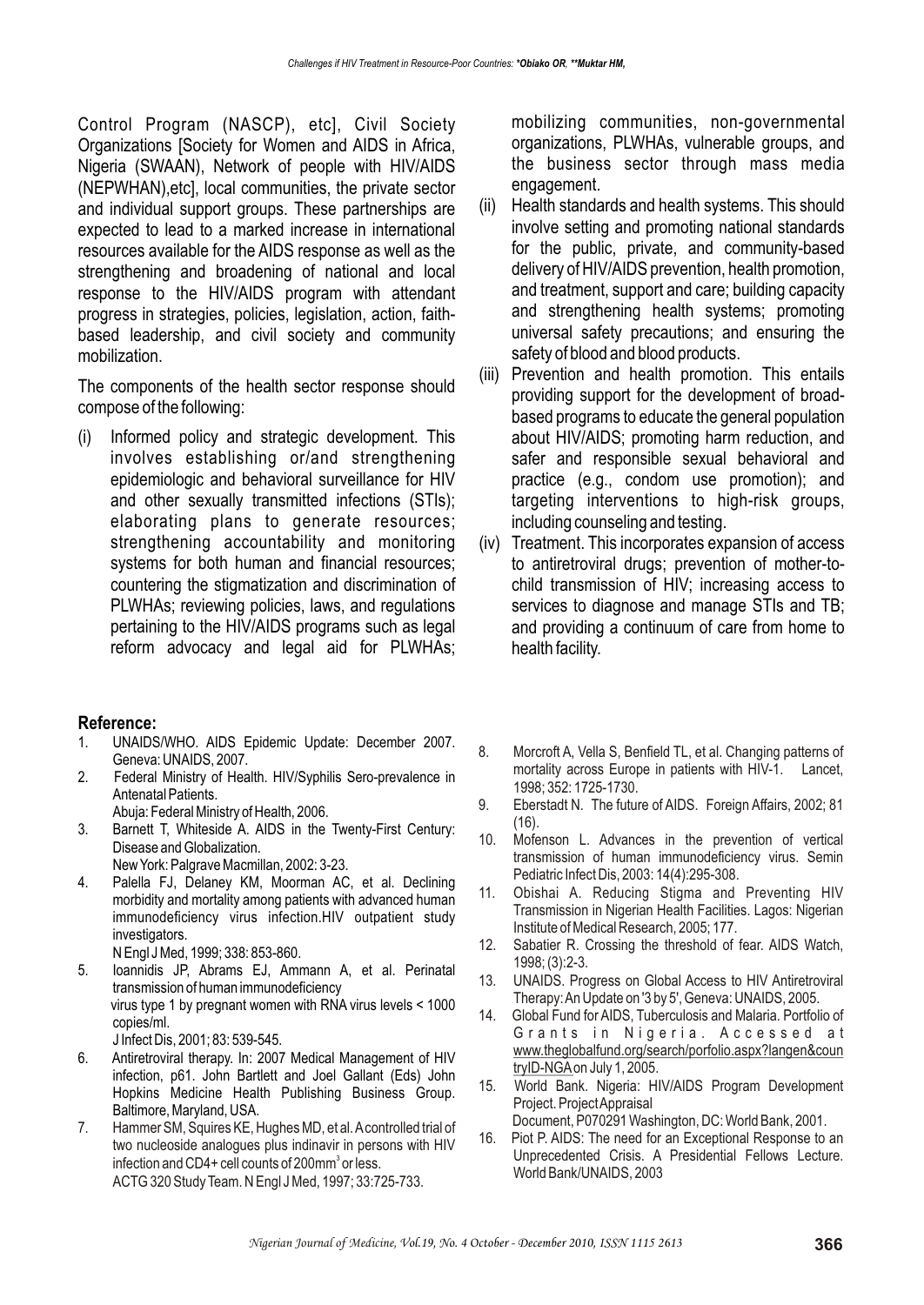- 17. Federal Ministry of Health, Dept of Public Health, National AIDS/STI Control Programme .National HIV/Syphilis Seroprevalence Sentinel Survey Technical Report, 2005
- 18. Eyitayo Lambo. Minister of Health: Address to a Workshop on HIV Counseling and Training on the Use of Anti-retroviral Drugs in Nigeria for Health Care Providers at APIN Center, Jos University Teaching Hospital, Jos. Nigeria, October 2005.
- 19. WHO/UNAIDS/IAS. Safe and effective use of Anti-retroviral treatment in adults with particular reference to Resource Limited settings. Edited by Munderi, Praag and Bella. WHO/HIS/2000. 04, 2001, 1 31.
- 20. Spacek L.A. WHO Draft Guidelines for Anti-retroviral Therapy in Resource Limited settings.

The Hopkins HIV Report 2002. July, 14 (4): 1 4.

- 21. Panel on Clinical Practices for Treatment of HIV Infection (Department of Health and Human Services/ Henry J .Kaiser Family Foundation).February 2001.
- 22. Idigbe E.O., Adewole T., Odunkwe N., Kanki P, Eisen G., Onwujekwe D.I., Audu R.A., Araoyinbo I., Onyewuche J., Salu O.B., Adedoyin J.A., and Musa A.Z. Management of HIV-1 Infection with a combination of nevirapine, stavudine and lamivudine: A preliminary report on the Nigerian Anti-retroviral Programme. Publication of the Clinical Research Centre, Nigerian Institute of Medical Research, (NIMR) Federal Ministry of Health, Yaba, Lagos, Sept. 2003, 46-60.
- 23. Gallant JE, Rodriguez AE, Weinberg W, et al. Early non response to tenofovir DF (TDF)+ abacavir (ABC) + lamivudine (3TC) in a randomized trial compared to Efavirenz (EFV) + ABC+ 3TC (ESS30009) unplanned interim analysis.  $43<sup>rd</sup>$ Interscience Conference on Antimicrobial Agents and Chemotherapy, Chicago, Illinois, September 14-17, 2003 (abstract 1722a).
- 24. Gallant JE, Staszewski S, Pozniak AL, et al. Efficacy and safety of tenofovir DF versus stavudine in combination therapy in antiretroviral-naïve patients: a 3 year randomized trial. JAMA, 2004; 292(2):191-201.
- 25. Gallant JE, DeJesus E, Arribas Jr, et al. Tenofovir DF, emtricitabine, and Efavirenz for HIV. New Engl J Med, 2006; 354(3):251-260.
- 26. Simpson DM, Tagliat M: Nucleoside analogue associated peripheral neuropathy in HIV infection. J. Acquire Immune Defic Syndr Hum Retroviral 1995: 9: 153-161.
- 27. Sanne I, Mommeja-Marin H, Hinkle J, et al. Severe hepatotoxicity associated with nevirapine use in HIV infected subjects. J Infect Dis, 2005; 19: 825-829.
- 28. Gallant J.E. Strategies of long-term success in the treatment of HIV infection. JAMA 2000, 238: 1329 34.
- 29. Centers for Disease Control and Prevention Guidelines for using antiretroviral agents among HIV-infected adults and adolescents. Recommendations of the Panel on Clinical Practices for Treatment of HIV. MMWR 2002, 51: (No. RR-7): 1-55.
- 30. APIN PLUS/ HARVARD PEPFAR antiretroviral drug regimens. In Adult Antiretroviral Treatment Protocol Version 2.0, 5.30.07, p14.
- 31. Low-Beer S, Yip B, O'Shaughnessy MV et al. Adherence to triple therapy and viral load response. J. Acquir Immune Defic Syndr 2000; 23: 360-361.
- 32. Report on the global HIV/AIDS epidemic.UNAIDS/WHO 2004. http://www.unaids.org/bangkok2004/epidemic\_update/ report/ Epi\_report.pdf.
- 33. Bansberg DR, Charlbois ED, Grant RM, et al. High levels of adherence do not prevent accumulation of HIV drug resistance mutations. AIDS, 2003; 17: 1925-1932.
- 34. Gordillo V, del Amo J, Soriaqno V, Gonzalez-Lahov J. Sociodemographic and psychological variables influencing adherence to antiretroviral therapy. AIDS 1999; 13: 1763- 1769.
- 35. Ayankogbe OO, Omotola BD, Inem OA, et al. Knowledge, attitudes, beliefs and behavioural practices for creating awareness about HIV/AIDS in Lagos State, Nigeria. Nig Med Pract, 2003:44; 7-10.
- 36. Eriksson T, Sonesson A, and Isacsson A. HIV/AIDS information and knowledge; a comparative study of Kenyan and Swedish teenagers. Scand. J. Soc.Med.1997; June, 25(2):111-8
- 37. Harding AK, Anadu EC, Gray IA, et al. Nigerian university students' knowledge, perception, and behaviours about HIV/AIDS: are these students at risk? J R Social Health 1999; 119 (1): 23-31.
- 38. Bachu N. The impact of AIDS on the economy of families in Corte d'Ivoire: changes in consumption among AIDS affected households. In: Ainsworth M, Fransen I, Over M, (Eds). Confronting AIDS: Evidence from the Developing World, Washington, DC; World Bank, 1998.
- 39. Friedland GH, Williams A. Attaining higher goals in HIV treatment: the central importance of adherence. AIDS, 1999; 13:S61-S72.
- 40. Ailuogwemhe J and Sankal? Jean-Louis. Constraints on Infrastructures for HIV/AIDS Control In Nigeria. In: AIDS IN NIGERIA, a nation on the threshold. (Eds). Adeyi O, Kanki PJ, Odutolu O and Idoko JA. Harvard series on Population and International Health. P286-293.
- 41. Hughes MD, Johnson VA, Hirsch MS, Bremer JW, Elbeik T et al. Monitoring Plasma HIV-1 RNA levels in addition to CD4+ lymphocyte count improves assessment of antiretroviral therapeutic response. Ann Inter Med 1997, 126 (12), 929- 938 June.
- 42. Sachs JD. From talk to action in fighting AIDS in developing countries. Topics HIV Med, 2001, 9 (2):10-13.
- 43. d'Arminio Monforte A, Lepri AC, Rezza G, et al. Insight into the reasons for discontinuation of the first highly active antiretroviral therapy (HAART) regimen in a cohort of antiretroviral naïve patients. AIDS, 2000; 14:499-507.
- 44. Friedland G, Jack C, Khoo C, et al. Efavirenz levels and clinical outcomes in patients with TB and HIV treated concomitantly with ART and rifampicin containing TB regimen. In: 12<sup>th</sup> Conference on Retroviruses and opportunistic Infections, Boston Massachusetts, February 22-25, 2005 (abstract 891).
- 45. Wensing AMJ, van de Vijver DAMC, Asjo B, et al. Analysis from more than 1600 newly diagnosed patients with HIV from 17 European countries shows that 10% of the patients carry primary drug resistance: the CATCH Study.  $2<sup>nd</sup>$  IAS Conference on HIV Pathogenesis and Treatment, Paris, France, July 13-16, 2003 (abstract LB 01).
- 46. Mannheimer S, Fredland G, Matts J, et al. The consistency of adherence to antiretroviral therapy predicts biologic outcomes for HIV infected persons in clinical trials. Clin Infect Dis, 2002; 34: 1115-1121.
- 47. Dragsted UB, Mocroft A, Vella S, Viard J, Hansen AE, Panos G, Mercey D et al. Predictors of immunological failure after initial response to HAART in HIV infected adults: A EuroSIDA Study. J. Infect Dis 2004; 190:148